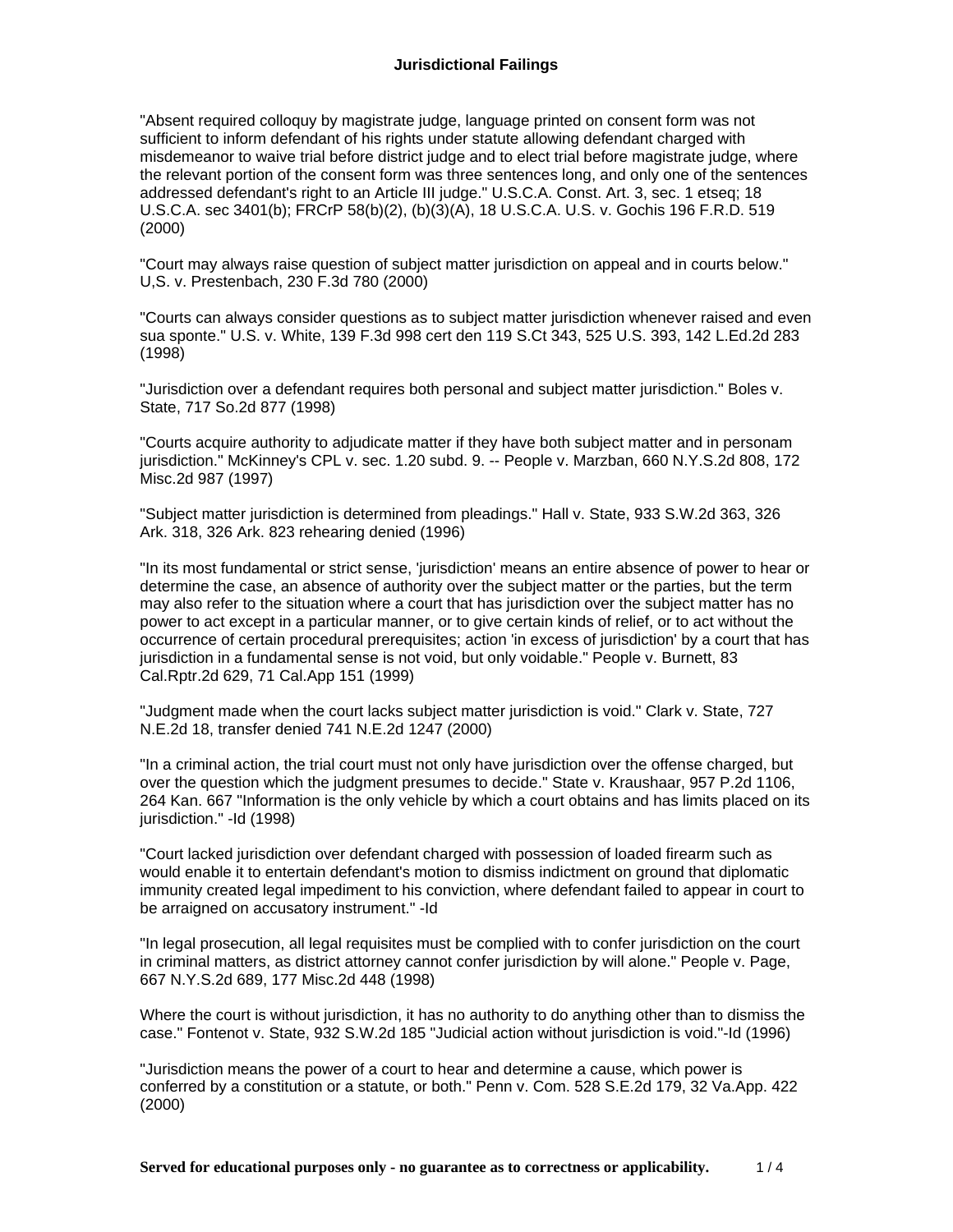"A court cannot acquire jurisdiction to try a person for an act made criminal only by an unconstitutional law, and thus, an offense created by an unconstitutional statute, is no longer a crime and a conviction under such statute cannot be a legal cause for imprisonment." State v. Benzel, 583 N.W.2d 434, 220 Wis.2d 588 (1998)

"Jurisdiction is determined solely from face of information or indictment." State v. Lainez, 771 So.2d 617, and Snyder v. State 715 So.2d 367, review denied 727 So.2d 911 (2000)

"As a prerequisite for presiding over a case , a court must have jurisdiction over the subject matter of an offense and of the person of the defendant; that is, two jurisdictional requirements must be satisfied before a court has authority to hear and determine a particular cause of action." Malone v. Com., 30 S.W.3d 180 (2000)

"Lack of subject matter jurisdiction is a non-waivable defect which may be raised at any stage of the proceedings." State v. LaPier, 961 P.2d 1274, 289 Mont. 392, 1998 MT 174 (1998)

"Ruling made in absence of subject matter jurisdiction is a nullity." State v. Dvorak, 574 N.W.2d 492, 254 Neb. 87 (1998)

"If the trial court is without subject matter jurisdiction of defendants case, conviction and sentence would be void ab initio." State v. Swiger, 708 N.E.2d 1033, 125 Ohio.App.3d 456, dismissed, appeal not allowed, 694 N.E.2d 75, 82 Ohio St.3d 1411 (1998)

"Before a court may exercise judicial power to hear and determine a criminal prosecution, that court must possess three types of jursdiction: jurisdiction over the defendant, jurisdiction over the alleged crime, and territorial jurisdiction." Const. Art. 1 sec. 9, State v. Legg, 9 S.W.3d 111 (1999)

"Without jurisdiction, criminal proceedings are a nullity." State v. Inglin, 592 N.W.2d 666, 274 Wis.2d 764 (1999)

"Criminal subject matter jurisdiction is the power of the court to inquire into charged crime, to apply applicable law, and to declare punishment." W.S.A. Const. Art. 7, sec. 8; W.S.A. 753.03, State v. West, 571 N.W.2d 196, 214 Wis.2d 468 , review denied 579 N.W.2d 44, 216 Wis.2d 612 (1997)

"Municipal courts do not have jurisdiction to render final judgments on felony charges." Muhammad v. State, 998 S.W.2d 763, 67 Ark.App 262 (1999)

"Circuit courts have exclusive original jurisdiction over all misdemeanors which arise out of the same circumstances as a felony also charged." State v. Coble, 704 So.2d 197 (1998)

"Circuit court has no jurisdiction to try misdemeanors in the absence of a felony." Short v. State 767 So.2d 575 (2000)

"State Constitution establishes exclusive jurisdiction over felony cases in the superior court." State v. Sterling, 535 S.E.2d 329, 244 Ga.App. 328 (2000)

"There was no merit to defendant's contention that district court lacked subject matter jurisdiction over him because his crime did not take place on federally owned land and the 10th Amendment reserved drug prosecutions such as his to the states." U.S.C.A. Const. Amend. 10, Comprehensive Drug Abuse Prevention and Control Act of 1970, sec. 401(a), 406, 21 U.S.C.A. secs 841(a), 846. U.S. v. Deering 179 F.3d 592, cert. den. 120 S.Ct 361, 528 U.S. 945, 145 L.Ed.2d 283 (1999)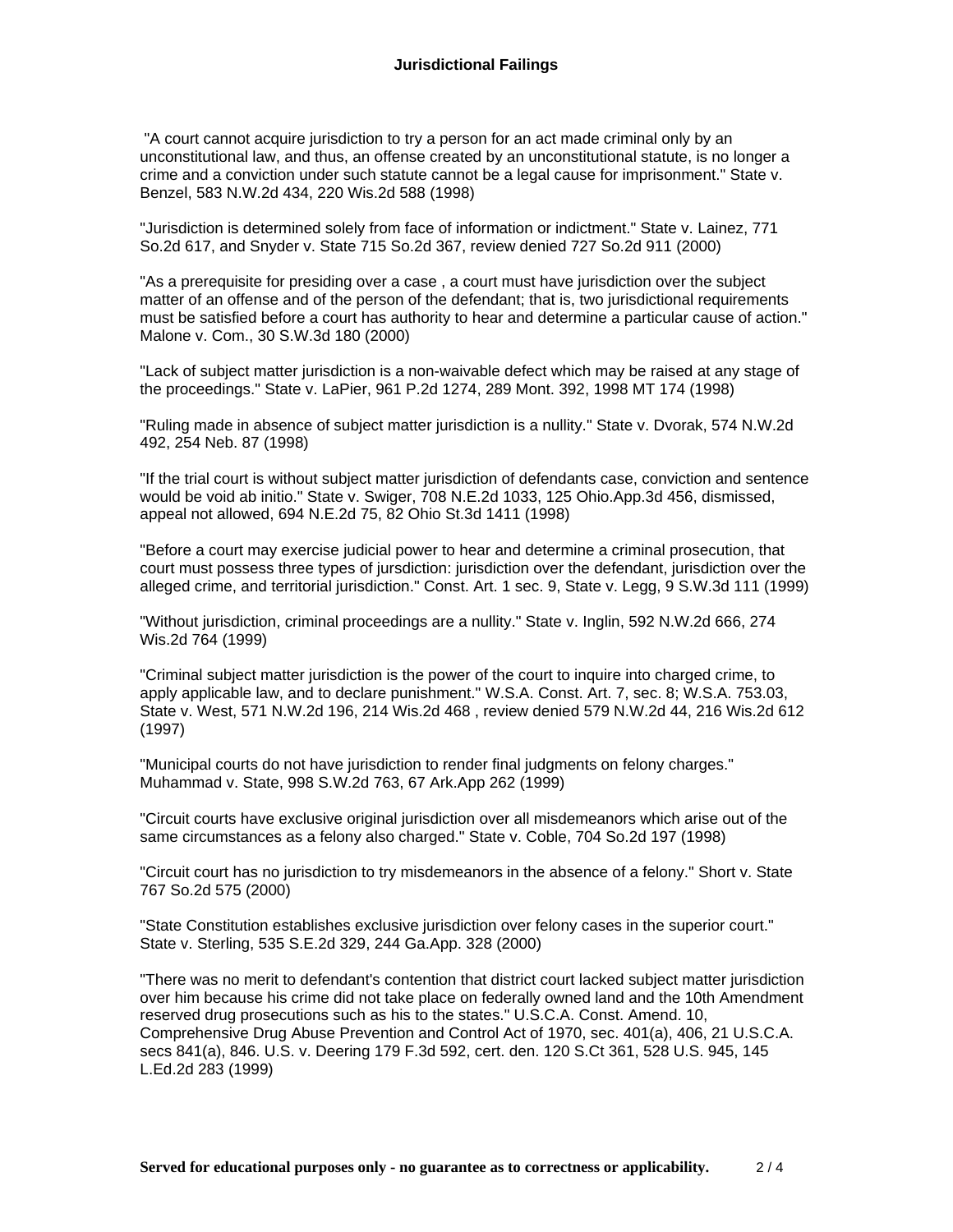"Whether or not the government takes out the interstate commerce element of an offense has no effect on the district court's subject matter jurisdiction. U.S. v. Degan, 229 F.3d 553, 2000 Fed.App 367P. (2000)

"Federal criminal jurisdiction is limited to cases involving activities specifically made criminal by either Federal Constitution or Congress." U.S. v. Corona, 934 F.Supp. 740, affirmed in part 108 F.3d 565 (1996)

"Under 'effects doctrine,' a sovereign only possesses jurisdiction to prosecute a crime when, inter alia, the effect within the territory is substantial." U.S. v. Woodward, 149 F.3d 46, cert. den. 119 S.Ct 1026, 525 U.S. 1138, 143 L.Ed.2d 37 (1998)

"Under the theory of 'territorial jurisdiction,' jurisdiction to subject the accused to criminal prosecution rests in the courts of the state in which the crime is committed." State v. Liggins, 557 N.W.2d 263, denial of post conviction relief confirmed 2000 WL 1827164 (1996) "Territorial jurisdiction is an essential element of a crime, and a state is required to prove it beyond a reasonable doubt." -Id

"Territorial jurisdiction" is question of state's power to prosecute and punish accused for crime and must be proven beyond reasonable doubt." People v. al-Ladkani, 647 N.Y.S.2d 666, 169 Misc.2d 720 (1996)

"Jurisprudence of personal jurisdiction in civil matters has no bearing on question whether a person may be brought to a State and tried there for crimes under that State's laws." In re Vasquez, 705 N.E.2d 606, 428 Mass. 842 (1999)

"Where the law provides method for acquiring jurisdiction over defendant in criminal action, as by indictment of grand jury, that method must be strictly pursued to acquire jurisdiction." People v. Page, 677 N.Y.S.2d 689, 177 Misc.2d 448 (1998)

"If defendant enters plea of not guilty and is in court on day of trial, the court has jurisdiction over his person." State v. Waters, 971 P.2d 538, 93 Wash.App 969 (1999)

"Subject matter jurisdiction may not be conferred on a federal court by stipulation, estoppel, or waiver." U.S. v. Burch, 169 F.3d 666. (1999)

"Power of courts to proceed, i.e., their jurisdiction over the subject matter, cannot be conferred by mere act of litigant, whether it amounts to consent, waiver, or estoppel, and hence the lack od such jurisdiction may be raised for the first time on appeal." People v. Lopez, 60 Cal.Rptr.2d 511, 52 Cal.App.4th 233 (1997)

"Jurisdiction can not be conferred to court by agreement of parties." Akins v. State, 691 So.2d 587 (1997)

"Lack of jurisdiction cannot be cured by consent or waived by entry of a guilty plea; doctrine of waiver cannot be effective when court lacks jurisdiction over the case itself." Harrell v. State, 721 So.2d 1185 rehearing denied , review dismissed 728 So.2d 205 (1998)

"Party cannot stipulate to jurisdiction when court lacks it." Sterling v. State, 682 So.2d 694 (1996)

"Where no cognizable crime is charged, the court lacks fundamental subject matter jurisdiction to render a judgment of conviction, i.e. it is powerless in such circumstances to inquire into the facts, to apply the law, and to declare the punishment for an offense." Robinson v. State, 728 A.2d 698, 353 Md. 683 (1999)